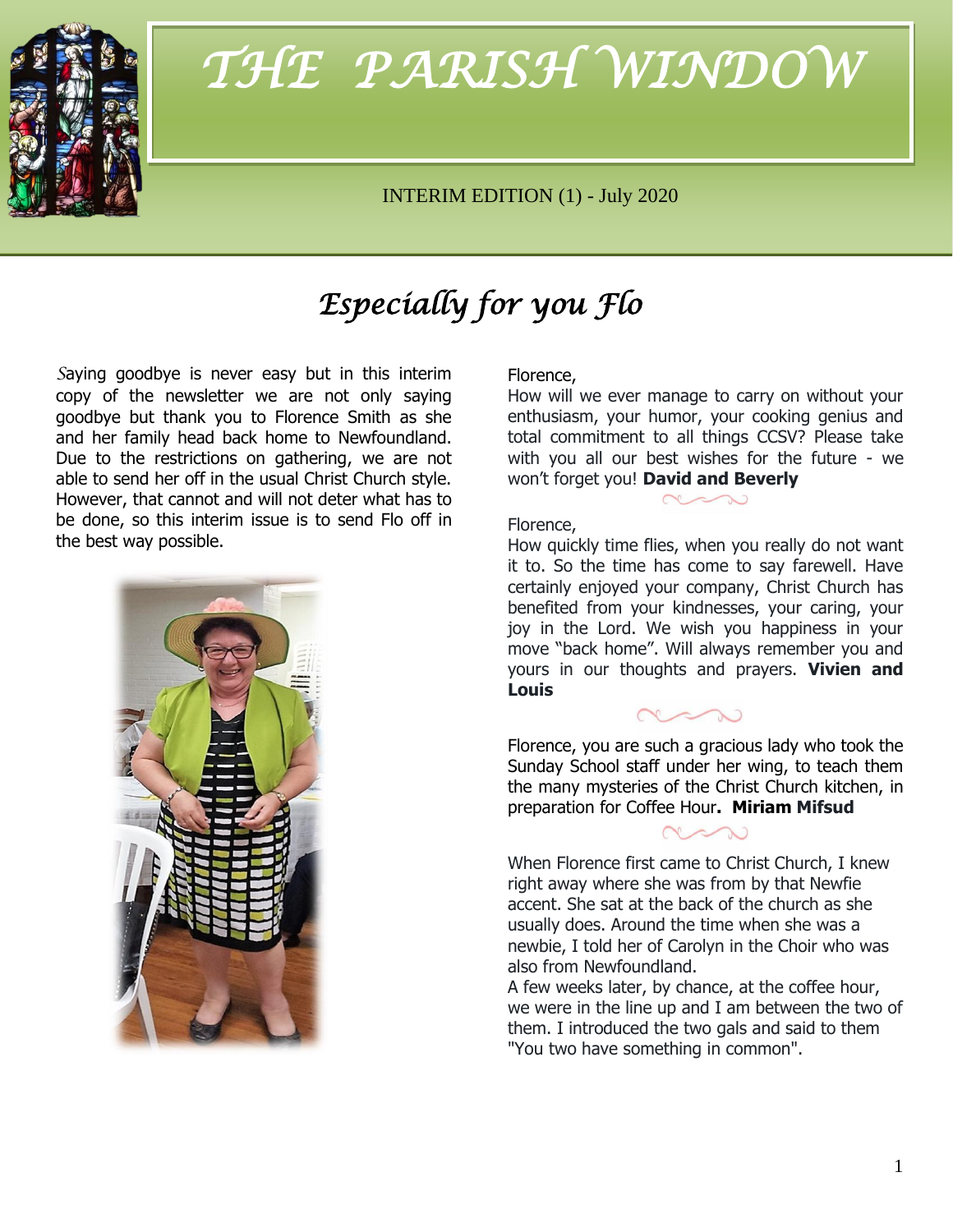The answer "We do?" I said "Yes, you are both Newfoundlanders". That really made Florence feel at home, a fellow Newfoundlander. **Diane & David Dean**

When I arrived at the church nearly exactly five years ago, I had a common response from Christ Church people. It went something like this: "wait 'til you meet Florence. She is at her brother's in Newfoundland right now but will be back in the fall. Since you were born in Nfld. you will want to meet her. She usually serves in the kitchen." And then, when Florence got back, I was happy to meet her, but I wasn't quite sure she was going to live up to all that people had said about her. Well, I was even more impressed. Whether it was her great Newfoundland sense of humour (I especially remember one talent night escapade), or the way she sang as she worked in the kitchen, or her easygoing interaction with others, or perhaps it was how dedicated she was in serving (often enduring knee or back pain). What a delight to get to know her and her family!

Florence, you will be dearly missed. I will definitely look you up when I visit "the Rock". In the meantime, may God go with you and may He find you a new church family to bless, even as much as you have blessed us at Christ Church. And as you serve in that new church, likely in the kitchen, I can almost hear you saying, as coffee hour begins, "fill yer boots". With love, **Pastor Pam.**

Florence, thank you for all your contributions to the work and ministry of the Chancel Guild and the Deacon's Cupboard. We are going to miss you, please do stay in touch**. Deacon Jacquie**

Good bye dear Flo, You say it's time to go, Is it something we did or said, Would you let us know, We will miss your face Your character we can't replace. So goodbye dear Flo, goodbye. **Jeanette Khan**

So Flo, you've finally done it - you've taken this job and shoved it!

Thank you for your love and friendship over the years. It has been such a pleasure, a privilege and a blessing knowing you and having you as a sister in Christ. We really can't put into words how much we will miss you, and we hope some time we will get down to see you. Even if we don't, you can be sure of this one thing above all others - we shall never forget you.

We wish you, Josh and the entire family every good thing. May God bless and keep you, and until we meet again dear friend - walk good, and please stay in touch.

#### **Leonora and Simeon**

Florence, I am going to miss you dearly, and especially when it comes to the sale. You are such an amazing co-worker; sorting, packing, pricing. Love you. All the best for you and the family. **Shirley R.**

Florence, You will be greatly missed for your humour, laughter, kindness, sincerity. We at Christ Church have been privileged to have met and worshipped with you, a truly wonderful human being. Thank you for your support in so many areas of our lives and our worship.

I am sorry to see you leave but I know your family will be overjoyed to have you home again. Wishing good health, God's peace and blessing on you and family. **Lystra and Earl**



#### Dear Florence,

Although it has only been a few years since I met you it seems like a lifetime. Thanks for the laughter you have brought into my life. You missed your calling. You should be on stage. Remember it is not what you take when you leave, it is what you leave behind. It is great that you and Josh are able to return to your place of birth. You are still here and I am already missing you. May the wind be always at your back. Keep safe and may God continue to shower you and your family with many blessings. **Eleanor Lorde**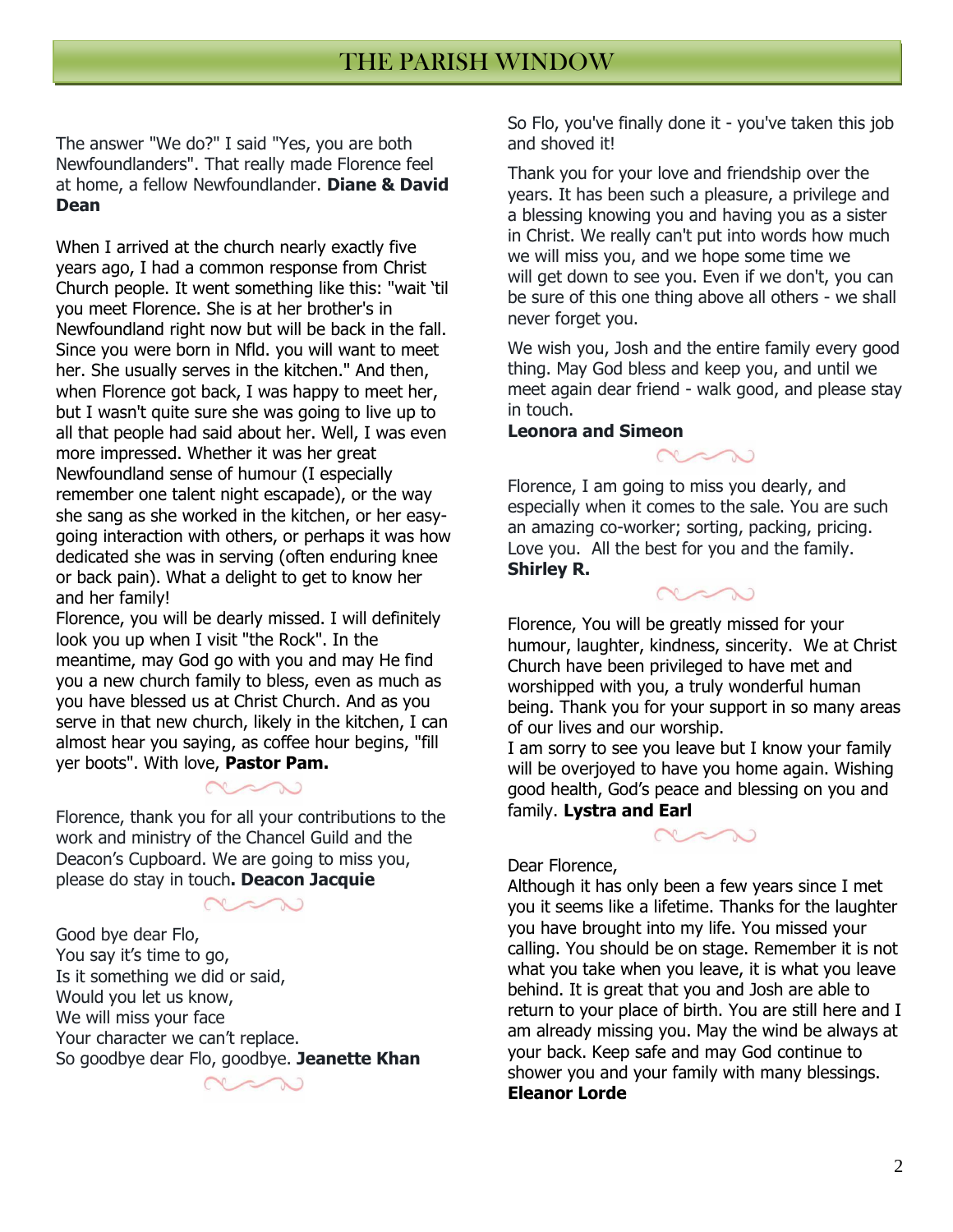# THE PARISH WINDOW THE PARISH WINDOW

Florence, we are going to miss your friendly demeanour, your energy, and cry tears jokes, not to mention the pancakes. Have a safe trip home and blessings always. **Connie and David**.

You choose a fine time to leave me dear Florence In the middle of the pandemic while we in suspense You driving back home and away from me in your car

When we can't even meet for a glass of wine at the bar

East to Newfoundland you going to your new destination

Your cherished lovely island home by the beautiful ocean

With the sea breeze, vegetation and friendly people around you

I know that you will always find many fun things to see and do

May God bless your travels, settling and all that you are doing

Whether you are going out, coming in, sitting down or rising

Be surrounded everyday by good and loving family and friend

So enjoy God's grace and mercies every moment until the end

We love you dear. The wife sends you love too. **Howard and Inez**



As soon as you step inside the Christ Church kitchen, there's a certain warmth that you immediately feel. It's not the oven or the stove, but it's the personality of a certain person – Florence! We are going to miss your warm smile that lit up the room, your kindness and cheerful demeanor, but most of all, we are simply going to miss YOU! **Luther family**

Florence, I going to miss you. Honestly, already I am missing you immensely and you haven't left yet. I love you and please keep in touch. **Myrna Horne**

### **Mama Sita Flo!**

So sad to hear you are leaving us but happy to think that someday I can visit Newfie and say I know someone 'here"! Words cannot express how much I will miss you! I am used to you going in the summer and know you will return in August or so but not this time. (sigh)

Anyway, you are just a phone call away, and I know you will be exceedingly happy there. So, "yah man" - go enjoy fresh food, fresh sea breeze and all the laughter life can provide! I will keep you in my heart!

Love and God's Blessings always, from Amma and Myself! Hugs, Hugs, and more tight Hugs! Love you, will miss you. Mwuah, Mwuah, Mwuah!!! **Margaret A.**



### **My fellow Newfie Florence,**

I wish you and your family all the best as you resettle at home. I have enjoyed your company, had lots of laughs together and I will surely miss you. **Carolyn Willis**



I will surely miss that welcoming smile and my hug on Sunday mornings. You are a breath of fresh air. Gordon and I wish you and family happiness and good health. Love you.

**Joan and Gordon Lewis**



Florence,

I want to wish you ad your family the very best as you say goodbye to us at Christ Church. May God bless you in your new endeavours.

When I get to Newfoundland you will be the first to know and hopefully see each other.

### **Olivia (Grandma)**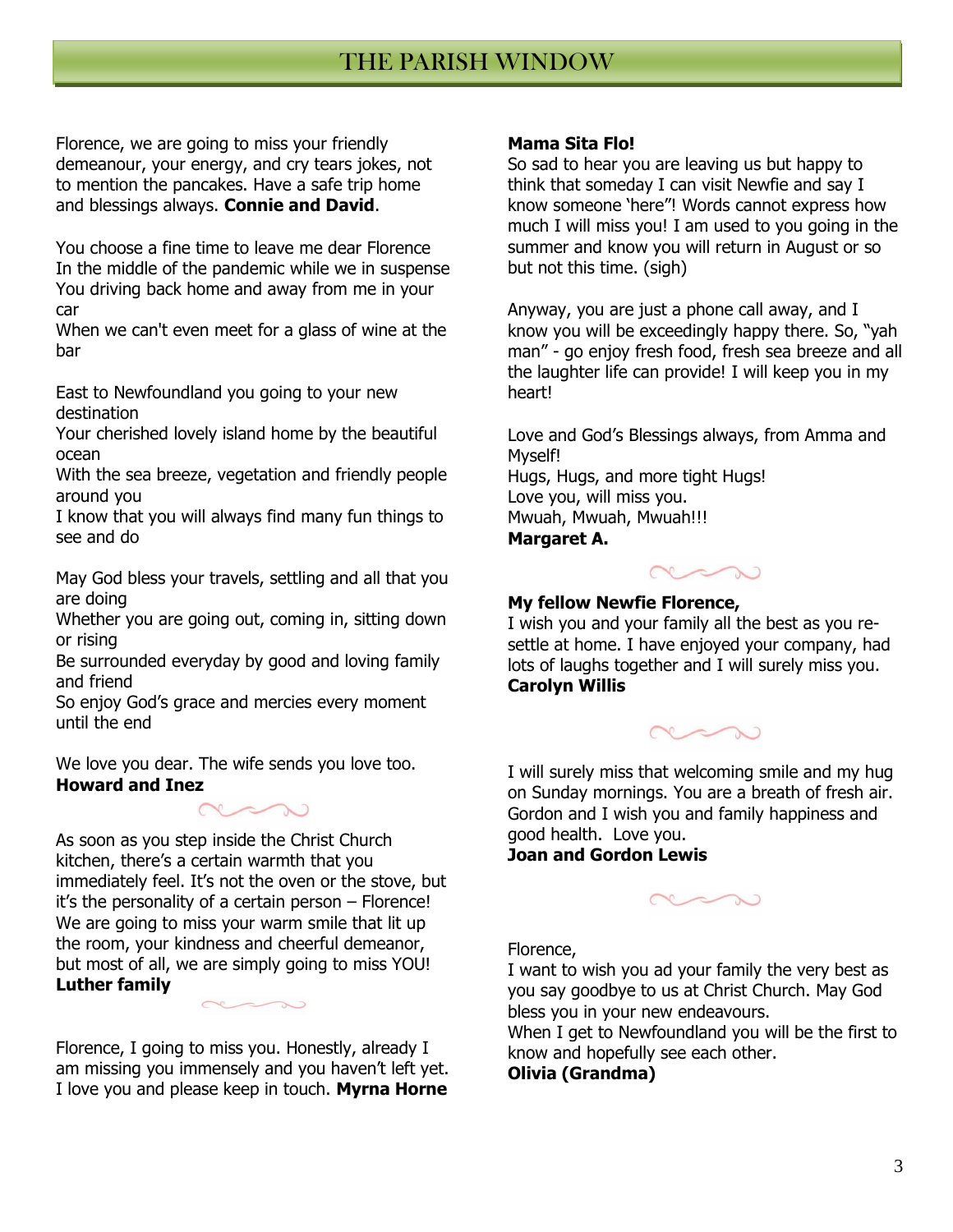# THE PARISH WINDOW THE PARISH WINDOW







*Lighthearted, Lovable, Loving*

*Overt, outstanding, Open*

*Rational, Reasonable*

*Easy-going, Ebullient*

*Nice, Nurturing*

*Charismatic and caring*

### *Empathetic*

These are only a few of the words to extol you even as I think about my pickled beets and onions, the capelins, salted beef soup, the grocery runs, Sundays, the baking, turkey roasting, the dressing, the cheekiness, the backyard laughs, and so much more.

For all these I thank you, but most of all for welcoming me into your world.

Saying I am going to miss you is an understatement, not to mention our lunch guests. **TY and blessings my forever HBOO and family**. **H.**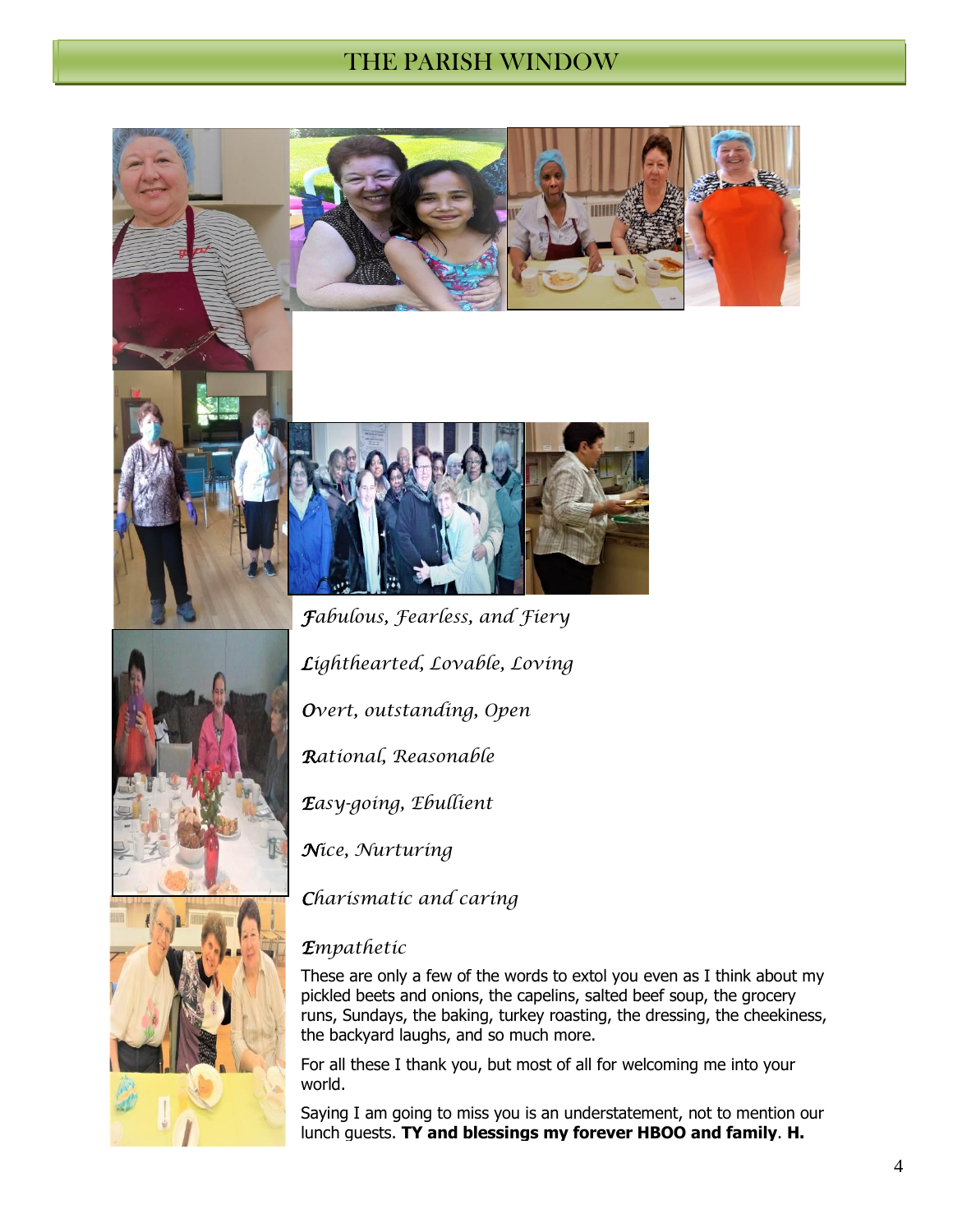# THE PARISH WINDOW